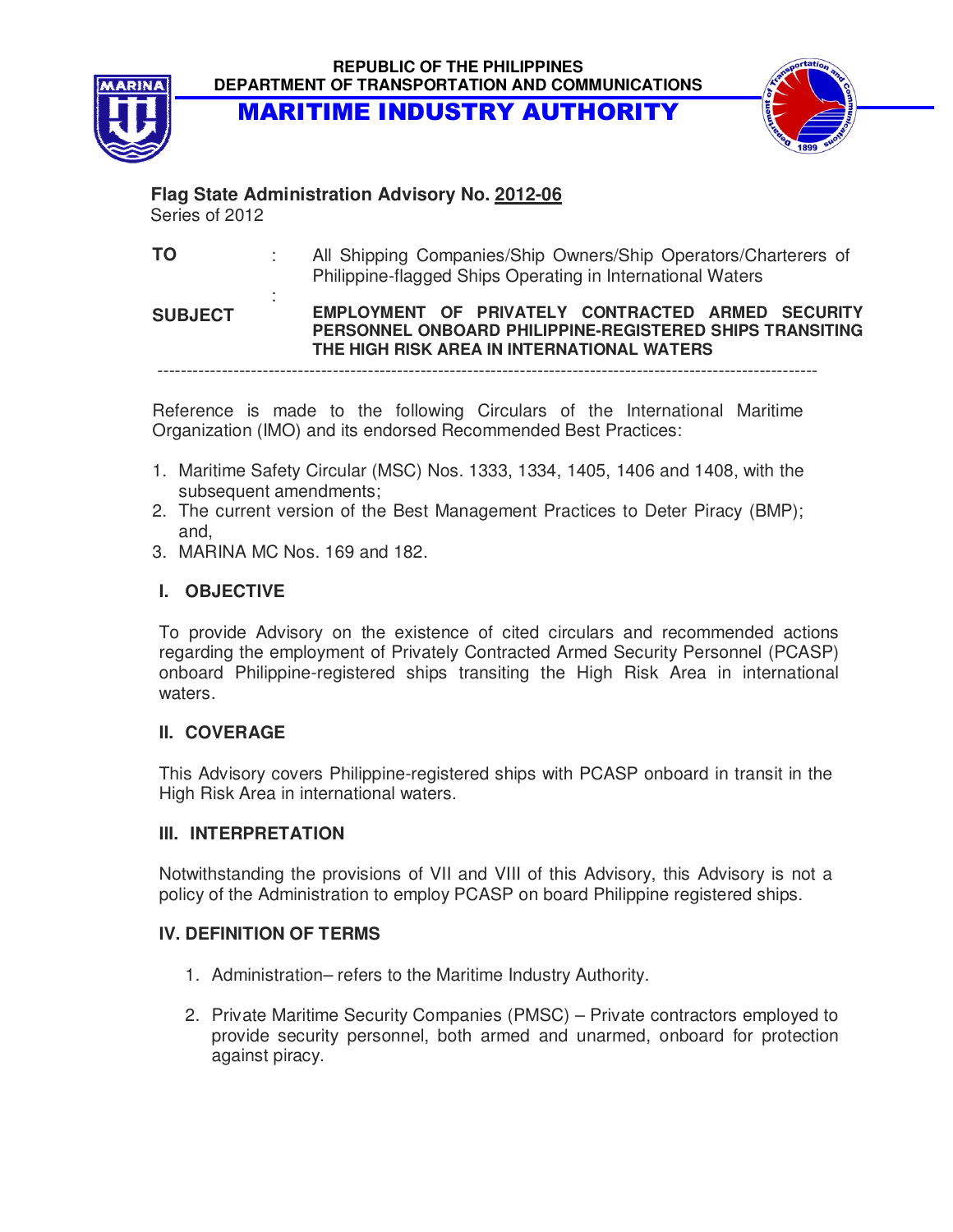- 3. Privately Contracted Armed Security Personnel (PCASP) armed employees of PMSC.
- 4. High Risk Area an area defined under the current version of the BMP .
- 5. Piracy Attack refers to any of the following:
	- 5.1. The use of violence against the ship or its personnel, or any attempt to use violence;
	- 5.2. Attempt to board the ship where the Master suspects the persons are pirates;
	- 5.3. An actual boarding whether successful in gaining control of the ship or not; and
	- 5.4. Attempts to overcome the ship's self protection measures by the use of ladders, grappling hooks; and weapons deliberately used against or at the ship.

#### **V. GENERAL PROVISIONS**

- 1. The agreement between the shipowner and the PMSC shall be considered by the Administration as a private contract between the private parties involved.
- 2. The PCASP on board can be considered as supernumerary on the ground that the definition of supernumerary found in MARINA Circular 182 can encompass PCASP in the manner that supernumerary and PCASP on board are necessary for a limited period of service engagement on board a specified Philippineregistered ship without having to intervene on its control, management and navigation.
- 3. The use of PCASP shall serve only as an appropriate measure to augment the security arrangements already in place onboard Philippine-registered ships transiting the High Risk Area.
- 4. The use of PCASP onboard Philippine-registered ships should be in accordance with the existing instruments and guidelines developed by the International Maritime Organization, including the Best Management Practices in preventing and suppressing acts of piracy.
- 5. The use of PCASP should not be considered as an alternative, but in addition to Best Management Practices (BMP) and other protective measures to suppress and deter piracy attack.

#### **VI. SPECIFIC PROVISIONS**

1. The shipping company shall inform the MARINA of its ship's itinerary. Such itinerary shall be communicated by the MARINA to relevant Flag State Administrations.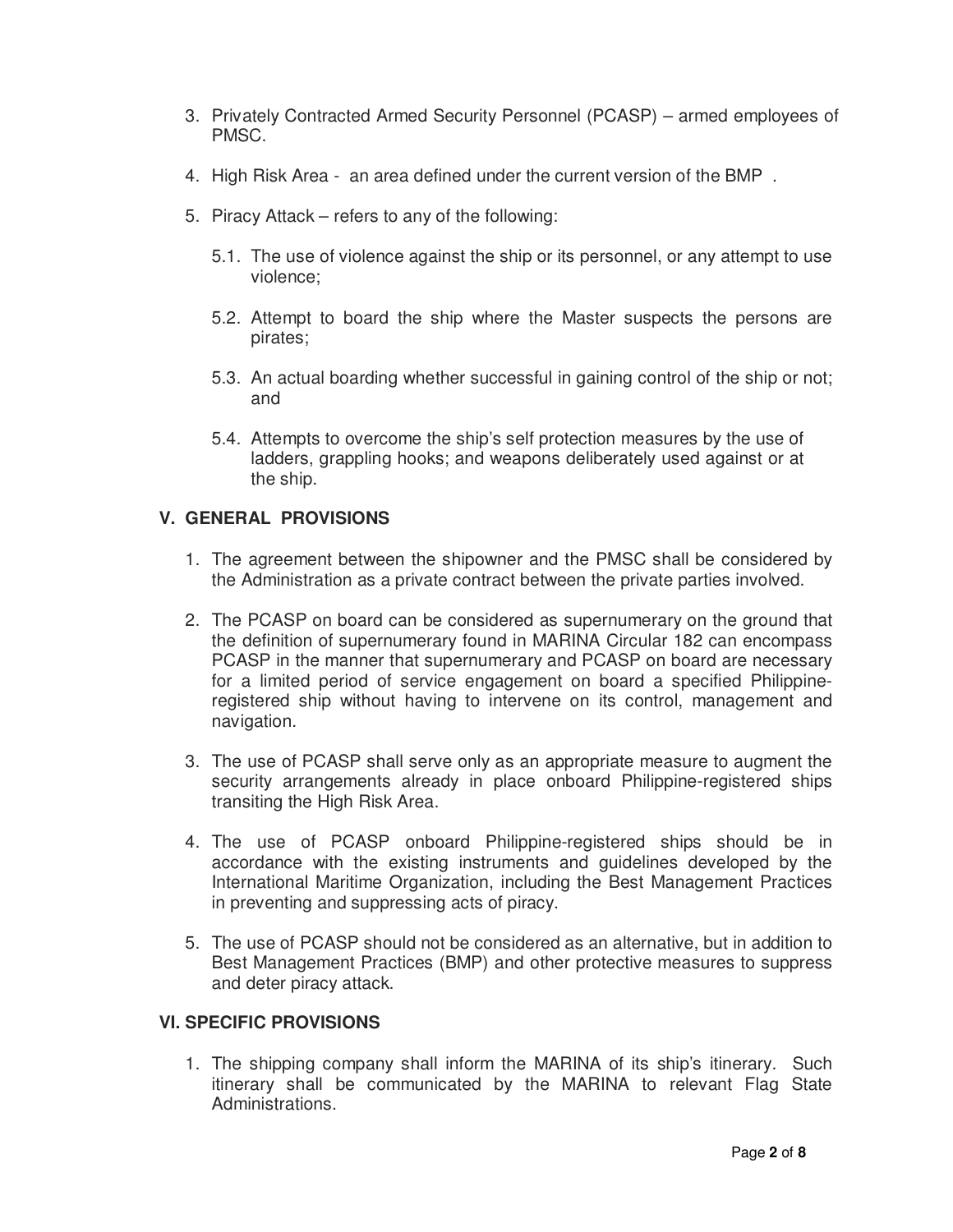- 2. The shipowner/charterer should have conducted a thorough risk assessment and have employed all other practical means of self protection against piracy prior to making the determination to use PCASP onboard Philippine-registered ships that will transit the High Risk Area. The risk assessment may include the following:
	- 2.1. vessel and crew security, safety and protection;
	- 2.2. whether all practical means of self protection have been effectively implemented in advance;
	- 2.3. the potential misuse of firearms resulting in bodily injury or death;
	- 2.4. the potential for unforeseen accidents;
	- 2.5. liability issues;
	- 2.6. the potential for escalation of the situation at hand; and
	- 2.7. Compliance with international and national law.
- 3. The shipowners, charterers, ship managers and crew shall have determined compliance with all the relevant requirements of other flag, port and coastal States on the use of PCASP.
- 4. In selecting the Private Maritime Security Companies (PMSC) which will provide the PCASP team onboard Philippine-registered ships, where foreign PMSC and Filipino PMSC have the same qualifications, preference in the selection may be given the Filipino PMSC to facilitate communication and in the enforcement of Philippine laws, the shipowner/charterer should have undertaken the following considerations:
	- 4.1. due diligence in selecting the PMSC;
	- 4.2. thorough inquiry on the prospective PMSC to assess their capability in providing security personnel onboard the ship;
	- 4.3. ensure that the PMSC can demonstrate verifiable, written internal policies and procedures for determining suitability of their employees;
	- 4.4. verify that the PMSC have adequate training procedures in place and that the records of training should give confidence that the PCASP have been provided with appropriate knowledge and skills;
	- 4.5. verify that PMSC maintain insurance cover for themselves, their personnel and third-party liability cover and the PMSC terms of engagement do not prejudice or potentially prejudice the shipowners/charterers' insurance cover;
	- 4.6. Consult with their insurers prior to contracting with and embarking PCASP to assess the potential impact of their insurance cover, particularly as it relates to armed engagements and liability insurance held by the PMSC.
	- 4.7. carefully discuss and agree as necessary with the PMSC, the following factors: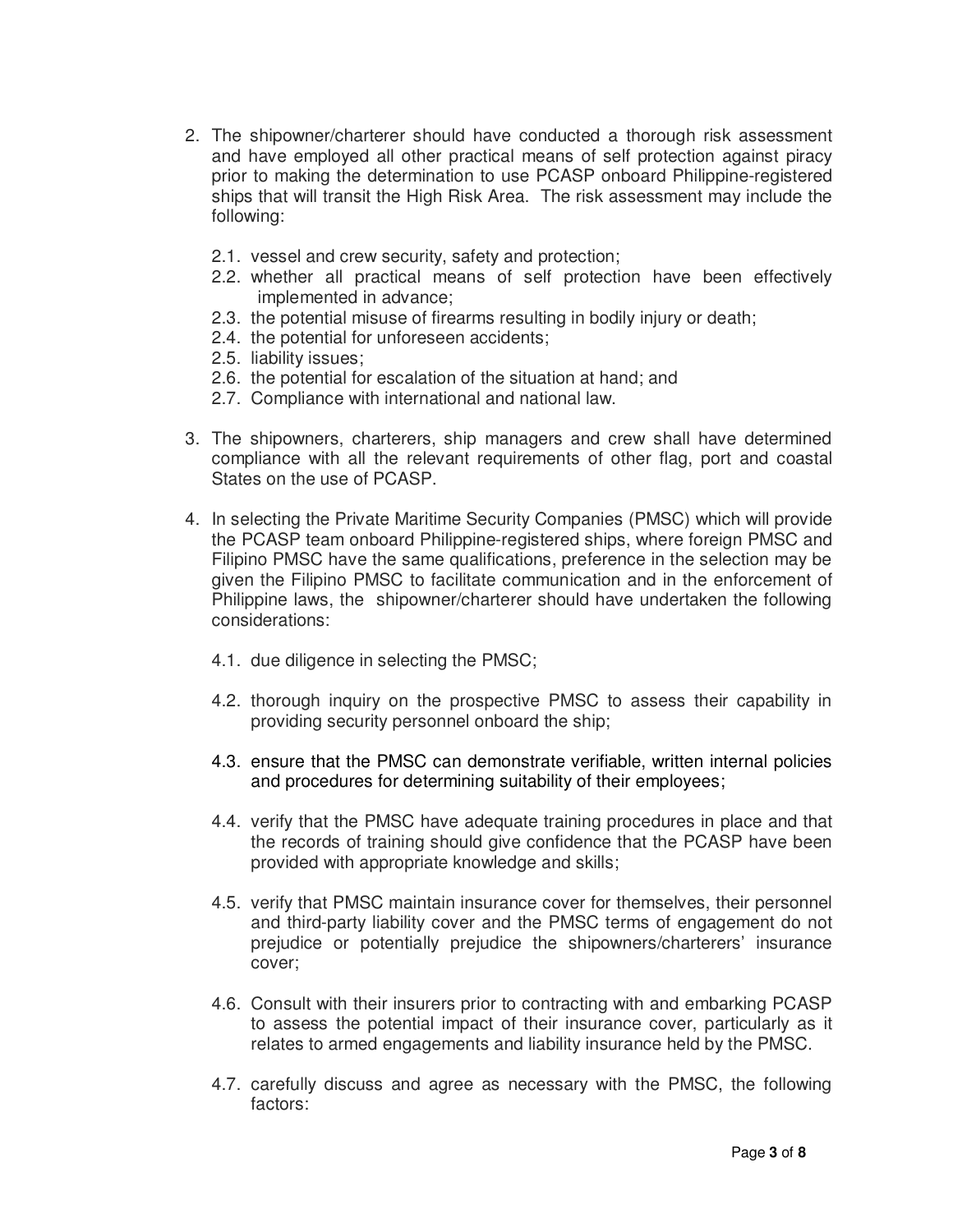- 4.7.1. **Size of the PCASP Team** this can be influenced by factors including: length of the estimated time of the vessel transit, latest threat assessment, the agreed duties of the PCASP team (will they act as additional lookouts, assist with rigging self protection measures?) and the size and type of vessel. The analysis should indicate the minimum number of persons that should form the security team, taking into account the need for continuity of protection in the event of injury or illness.
- 4.7.2. **Ship safety certificate** the size of the PCASP team plus the crew should not exceed that specified in the Ship's Safety Certificate. If the ship safety certificate requirements cannot be met due to added security personnel, then the flag Administration should be consulted.
- 4.7.3. **Composition** it is important that there is an appropriate hierarchy, experience and skill mix within the onboard PCASP team. The team leader should be competent in vessel vulnerability and risk assessments and be able to advise on ship protection measures. It is recommended that one of the PCASP personnel be qualified as the team medic.
- 4.7.4. **Equipment requirements** this will be influenced by factors including: length of the estimated time of the vessel transit, latest threat assessment, the agreed duties of the PCASP team, (will they act as additional lookouts, utilize day and night vision equipment, assist with rigging self protection measures?) and the size and type of vessel. Enhanced medical equipment is recommended.
- 4.7.5. **Firearms**  the appropriate firearms package to be employed in accordance with the applicable flag State national legislation pertaining to the type, carriage and use of firearms by PCASP, in order to provide an accurate and graduated level of deterrence, at a distance.
- 5. The shipowner/charterer should have ensured that the command and control structure linking the ship operator, the Master, the ship's officers and the PCASP team leader had been clearly defined and documented. Further, prior to boarding the PCASP, the shipowner/charterer should ensure that the Master and crew are briefed and exercises are planned and conducted so that all the roles and responsibilities are understood by all personnel on board prior to entering the High Risk Area. The documented command and control structure should provide the following:
	- 5.1. A clear statement that at all times the Master remains in command and retains the overriding authority onboard;
	- 5.2. A clearly documented set of vessel and voyage-specific governance procedures, inter alia, covering procedures in Management of Firearms and Ammunition from Embarkation to Disembarkation, Rules for the Use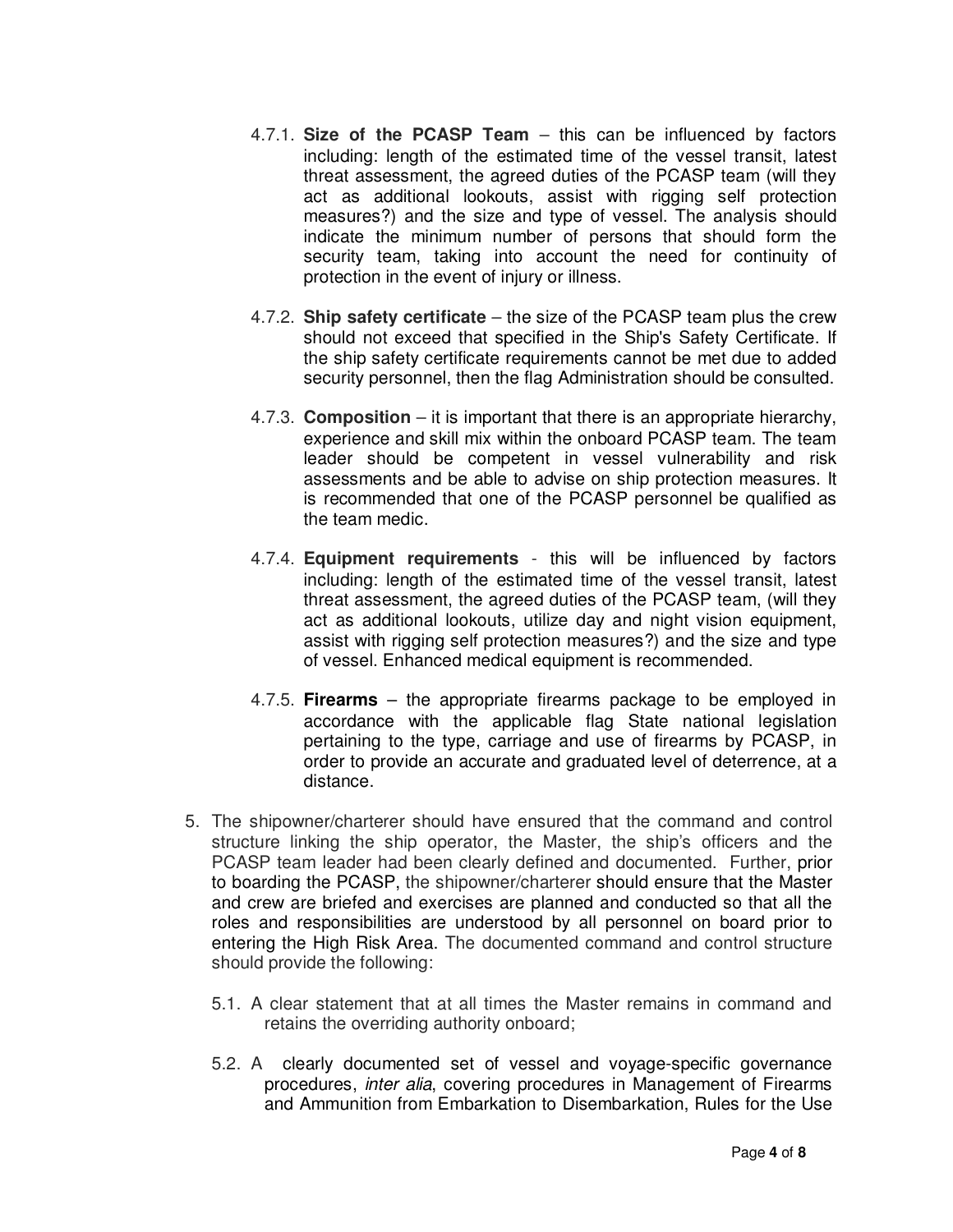of Force and Reporting and Record Keeping which include procedures for conducting exercises based on these procedures;

- 5.3. A documented list of duties, expected conduct, behavior and documentation of PCASP actions on board; and
- 5.4. Transparent two-way information flow and recognizable coordination and cooperation between the shipowner, charterer, PCASP, PMSC and the Master, officers and crew onboard.
- 6. The shipowner/charterer should ensure that the PCASP team will be able to demonstrate responsible management and use of weapons and ammunition at all times when onboard. The issues may include the following:
	- 6.1 Documented compliance with the relevant flag, coastal and port State legislation and relationships governing the transport and provision of firearms, ammunition and security equipment to the point of embarkation and disembarkation or ports/places at which the ship may call as part of its intended voyage whilst the PCASP team is on onboard. PCASP team should be able to prove that actual inventory carried matches all documented declarations.
	- 6.2 Appropriate containers for firearms, ammunition and security equipment at the point of transfer to the ship.
	- 6.3 Documented standards and procedures for a complete inventory of all firearms, ammunition and security equipment available upon arrival aboard the ship. (Inventory should detail license, make, model, caliber and serial number of all firearms, and details of ammunition and quantity.
	- 6.4 Control procedures for separate and secure onboard stowage and deployment of firearms, ammunition and security equipment.
	- 6.5 Areas where firearms may or may not be carried, together with the weapon state (e.g. unloaded & magazine off, magazine on and safety catch on and no round chambered) and what will initiate a change in that state should be confirmed.
	- 6.6 Detailed and exercised orders for when firearms can be loaded and "made ready" for use should be confirmed, trained and documented during certain periods as listed in the PCASP contract, to ensure the highest of safety and operational capabilities for use of arms onboard the ship; and
	- 6.7 The inventory should be reconciled on disembarkation of all firearms and ammunition from the ship.
- 7. The shipowner/charterer should have required the PCASP a detailed response plan to a pirate attack as part of its teams' operational procedures to ensure that all PCASP have a complete understanding of the rules for the use of force (Rules of Engagement) as agreed among the shipowner, the PMSC and the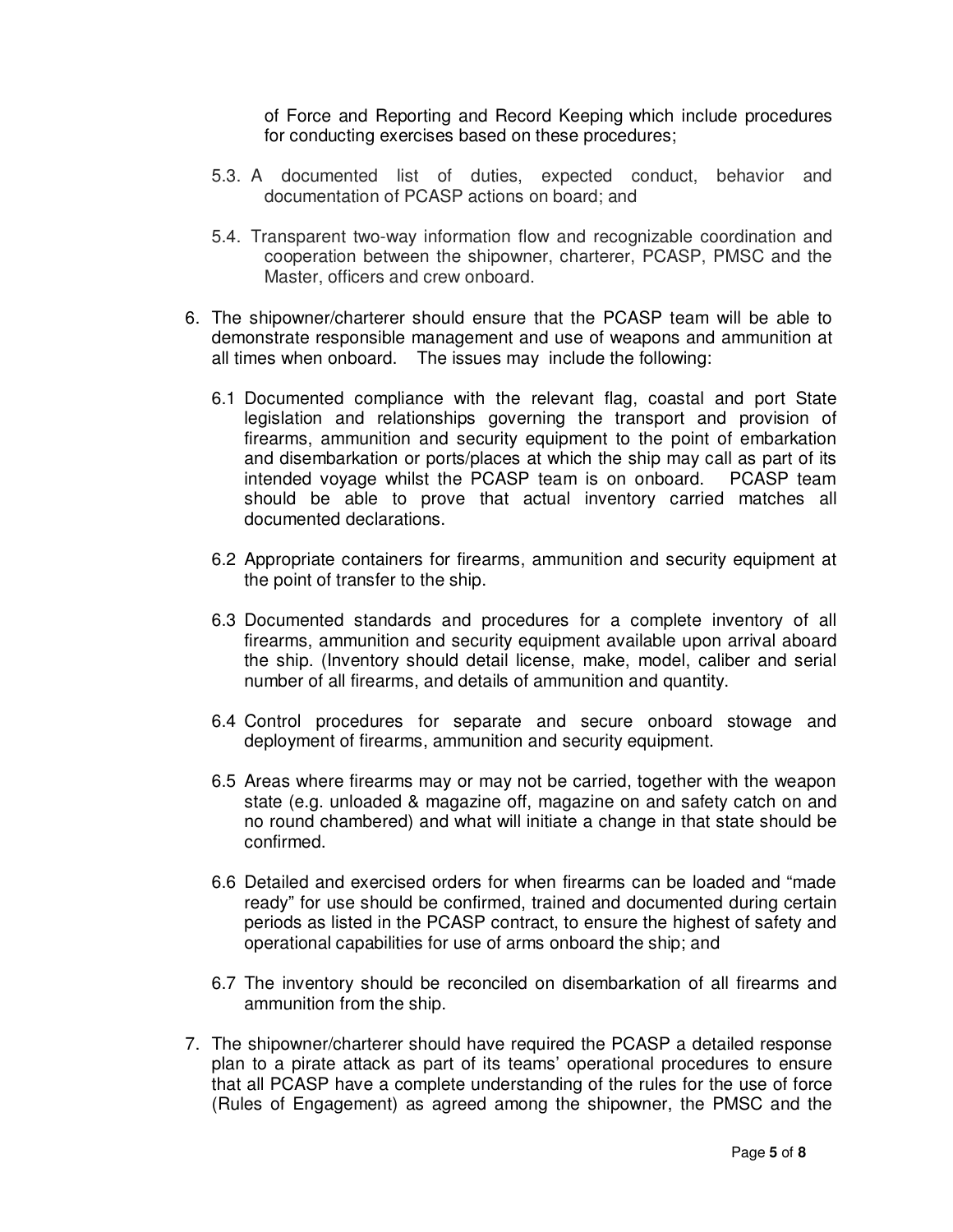Master. The set of rules for the use of force while intended to protect the lives and property onboard Philippine flag ships, it is also primarily intended to chase the pirates away from the ship.

- 8. The shipowner/charterer should ensure that the PCASP should not use firearms against persons except in self defense or defense of others against the imminent threat of death or serious injury, or to prevent the perpetration of a particularly serious crime involving grave threat to life. The use of firearms may also include defense of property or cargo or of the ship itself. It may include and cover any and all pre-emptive action to prevent any direct act of piracy made by pirates. It may not be limited to retaliatory action or after being fired upon.
- 9. The shipowner/charterer should require the PCASP team to submit to him a full report via their employers giving full details of the deployment, operational matters, any training and/or ship hardening conducted.
- 10. The ship shall have sufficient life-saving appliance to accommodate the number of PCASP onboard for the period being requested by the applicant-company.
- 11. The shipowner/charterer should ensure that the PCASP shall have appropriate accommodation during employment onboard the Philippine-registered ship.
- 12. The shipowners/charterers should ensure that the Master and the crew receive familiarization in relation to the Interim guidance on the use of PCASP onboard ships in the High Risk Area.

#### **VII. DOCUMENTARY REQUIREMENTS**

In addition to the documentary requirements specified under MARINA MC 169, the applicant-company shall submit to the Administration the following documents in support of the application:

- 1. Letter of Intent, indicating the purpose, route and the period of employment of the PCASP;
- 2. Qualifications of the PMSC;
- 3. Copy of the Agreement between the PMSC and the shipowner/charterer/ship manager of the ship;
- 4. Copy of the Rules of Engagement to be adopted by the PCASP;
- 5. Credentials and qualifications of the PCASP;
- 6. Copy of the valid Passport of the PCASP; and,
- 7. Copy of the Risk Assessment made by the shipowner/charterer applying under this Circular.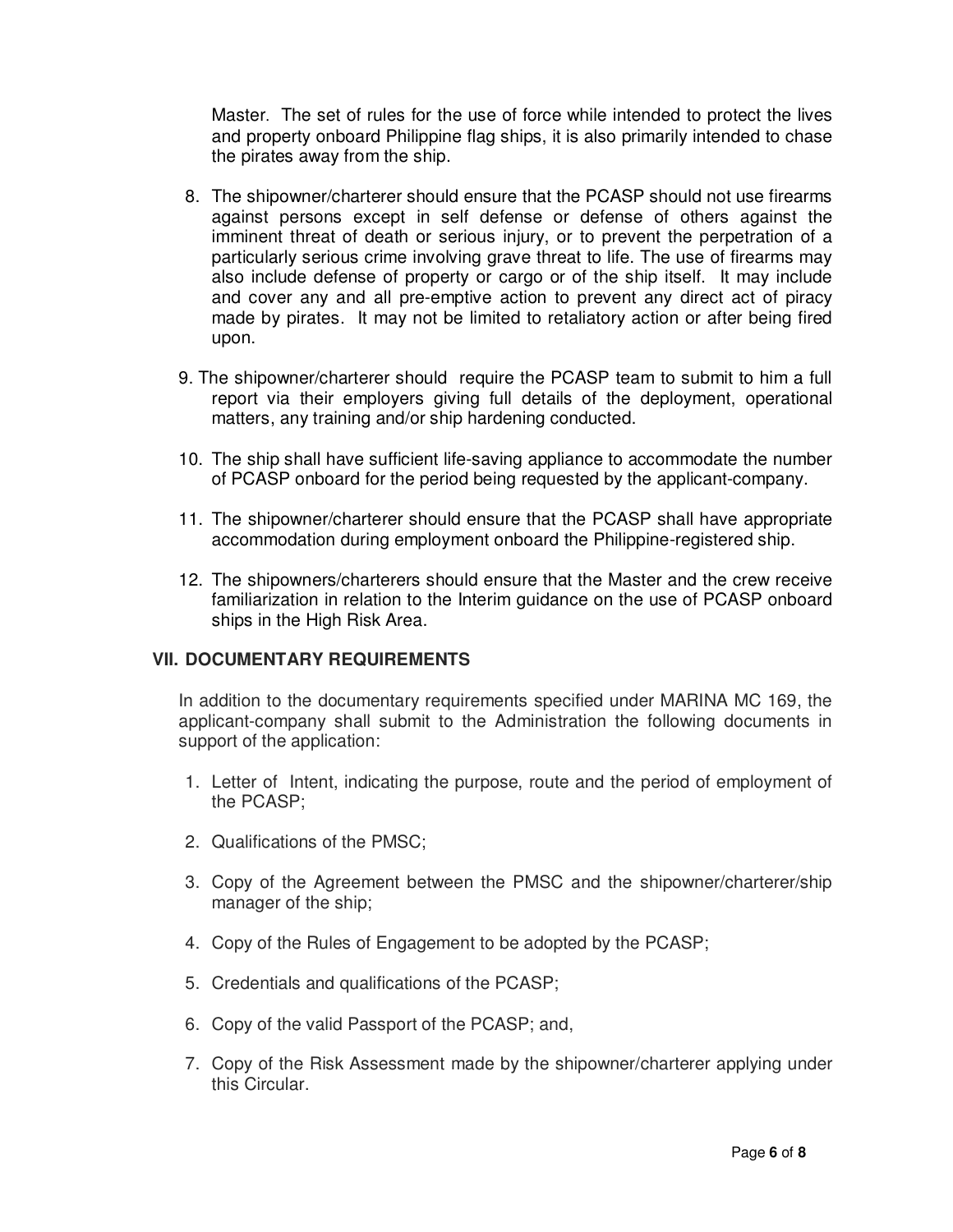#### **VIII. PROCEDURAL REQUIREMENTS**

- 1. The applicant shall submit to MARINA a letter request, together with the documents.
- 2. A filing fee shall be paid prior to official acceptance of the request from the applicant.
- 3. The MARINA shall issue a letter-approval or a letter of denial to the applicant company after careful evaluation has been performed.

#### **IX. REPORTORIAL REQUIREMENT**

- 1. The applicant-company should submit to MARINA a certified true copy of a document stipulating the date of embarkation and estimated date of disembarkation of PCASP within fifteen (15) days from the date of disembarkation.
- 2. The shipowner/operator should submit to MARINA a formal report within fifteen (15) days from the event that the PCASP uses force against suspected pirates, in which firearms are discharged, whether accidental or deliberate.
- 3. The shipowner/charterer should ensure that the Master should maintain a log of every circumstance in which firearms are discharged, whether accidental or deliberate in order to produce a formal written record of the incident which includes the following:
	- 3.1. Time and location of the incident;
	- 3.2. Details of events leading up to the incident;
	- 3.3. Written statements by all witnesses and those involved from the ship crew and security team in the incident;
	- 3.4. The identity and details of personnel involved in the incident;
	- 3.5. Details of the incident;
	- 3.6. Injuries and/or material damage sustained during the incident; and
	- 3.7. Lessons learned from the incident and, where applicable, recommended procedures to prevent a recurrence of the incident.
- 4. The shipowner/charterer should require the PCASP team leaders, in the event the PCASP uses force, to log, report and collate contemporaneous statements from all persons present at the incident in anticipation of legal proceedings.